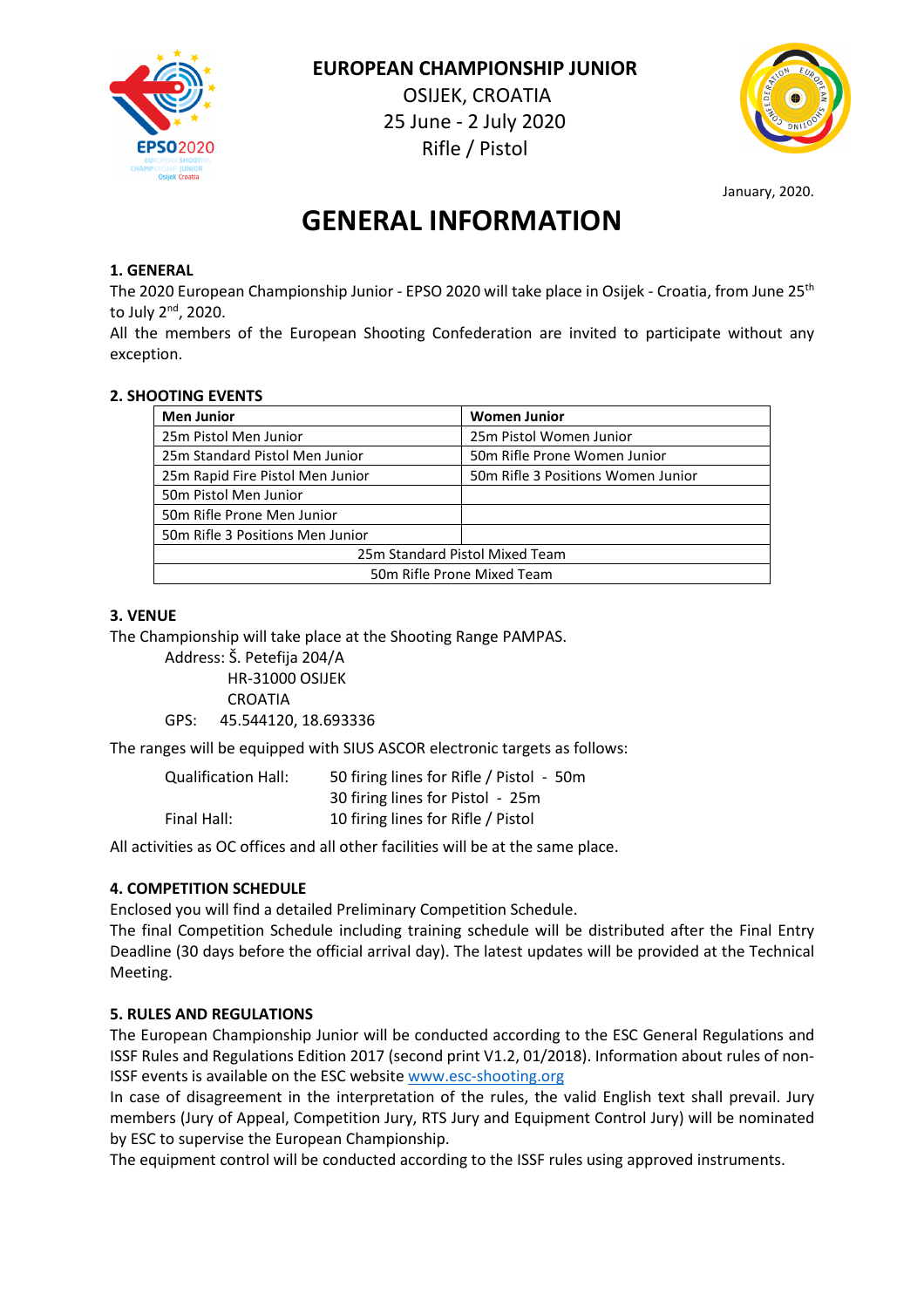#### **6. PARTICIPATION AND ENTRY PROCESS**

European Championship Junior , ESC Member Federations may enter a maximum of three (3) athletes per individual event as indicated in the ESC "General Regulations" (article 6.5.3 and 6.5.4) Mixed Team Competitions: two (2) teams per Nation are allowed to be entered (1 Women and 1 Men). No mixed Nation teams are allowed.

# **7. PRELIMINARY ENTRIES**

ESC Member Federations participating in the 2020 European Championship Junior 25/50m must submit their Preliminary Entries not later than **15 February 2020.**

For Preliminary Entries please use the ISSF Online Registration Service http://entry.issf-sports.info or exceptionally complete the attached Preliminary Entry Form (Annex 1) and return it to the ISSF Headquarters by fax or email and **to the Organizing Committee.** 

# **8. FINAL ENTRIES**

Final entry registration for athletes and officials must be made by online ISSF registration at http://entry.issf-sports.info not later than **May 26, 2020**.

All other forms (*Final Travel Form, Final Hotel Reservation Form, Final Hotel Rooming List, Visa Support Form, Media Accreditation Form*) should be sent to the Organizing Committee to e-mail: competition.osijek@gmail.com

# **9. LATE ENTRIES**

Late Entries will be allowed to participate only according to the corresponding ESC and ISSF rules (ESC General Regulations 9.4.2; ISSF rule 3.7.3.4.).

Any additional entries received after the deadline of three (3) days before the official arrival day i.e. **June 22, 2020** will not be taken into consideration (ESC General Regulations 9.4.4,ISSF Rule 3.7.3.5).

#### **10. REPLACEMENTS**

Replacement of a registered athlete by another already registered athlete for the Championship is permitted. This change can only be made before 12:00 a.m. on the day before the pre-event training for that event (ESC General Regulations 9.4.5, ISSF Rule 3.7.3.6).

#### **11. ENTRY CONFIRMATION UPON ARRIVAL**

All Team Leaders are required to report to the OC Entries Official and confirm their Final Entries. This confirmation must take place before 12:00 on the day before the Pre-Event Training.

# **12. CANCELATIONS**

Any Federation that reduces the number of athletes and/or officials after the final entry deadline is obliged to pay all applicable fees and costs including entry fees according to the number of entries on the Final Entry Forms originally received. If the applicable fees and costs are not paid, no member of that federation may participate (ISSF Rule 3.7.4.3, ESC General Regulations 7.3).

#### **13. ISSF ID NUMBER**

According to ISSF Rule and ESC General Regulations, all athletes must sign an "Athlete's Declaration" and have an official ISSF ID number before participation in any ESC Championship. No athlete without an ISSF ID Number will be allowed to participate. (ISSF Rule 3.12.3.2 and ESC General Regulations 6.3.1)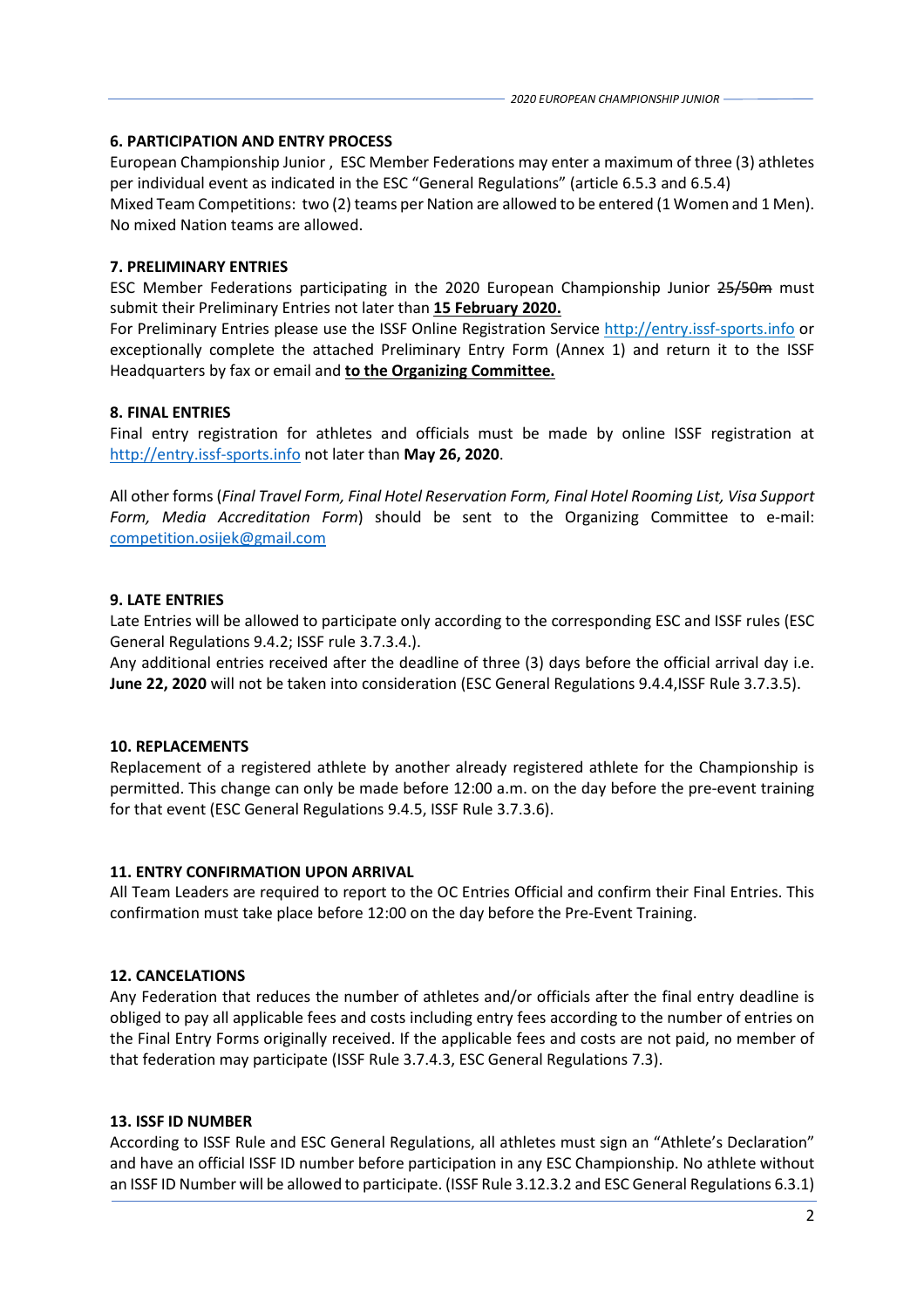#### **14. ENTRY FEES**

| Fee            | <b>Description</b>                            |
|----------------|-----------------------------------------------|
| <b>EUR 170</b> | Fee per athlete / per event                   |
| <b>EUR 135</b> | Fee per Mixed Team / per event                |
| <b>EUR 50</b>  | Fee per Official                              |
| <b>EUR 50</b>  | Additional Late Entry per Athlete / per event |
| <b>EUR 170</b> | Cancellation Fee per Athlete / per event      |

NOTE: All entry Fee Payments must be made to the Organizing Committee.

#### **NO ENTRY FEE PAYMENT TO ESC OR ISSF !**

Payments of entry fees are to be made PREFERABLY through bank transfer to the following bank account:

| Bank:        | ERSTE&STEIERMAERKISCHE BANK d.d.        |
|--------------|-----------------------------------------|
|              | Jadranski trg 3a, 51000 Rijeka, CROATIA |
| Swift code:  | <b>ESBCHR22</b>                         |
| IBAN:        | HR1124020061100645444                   |
| Beneficiary: | GSD "OSIJEK 1784"                       |

All bank transfers must be made in EUR **and must include any fees the bank may charge**. Please take care that all necessary data are indicated, so that the Organizing Committee can assign payments to the correct federation. Please give a copy of the bank transfer slip to your Team Leader to bring it as proof of payment to the Entry Confirmation at accreditation.

#### **15. VISA**

Citizens of most European countries do not need entry visas for Croatia. However, competitors from some countries should obtain an entry visa from the nearest Croatian consular department.

Each participating federation requiring visa should fill out the "Visa Support Form" (Annex 3) and return it to the Organizing Committee within deadline.

Due to the possibility of minor changes in the visa requirements status, the updated overview can be found on the following web site: www.mvpei.hr

#### **16. ACCOMMODATION AND HOTEL RESERVATION**

Osijek is the city with many small hotels and our plan is to use 2 or 3 hotels with 4\* about 20 to 35 km outside from Osijek.

We assembled hotels into three **OUR** categories.

Accommodation will be offered at the following prices, per room per night, breakfast and tax included.

| Category | Single room | Double room |                          |
|----------|-------------|-------------|--------------------------|
| 1st      | 115€        | 135€        | 4* hotels in Osijek      |
| 2nd      | 85 €        | 120€        | 4* hotels outside Osijek |
| 3rd      | 65 €        | 85 €        | 3* hotels in Osijek      |

The eighty per cent (**80%**) of the accommodation expenses and taxes should be transferred in advance, not later than **April 26, 2020** to the following account:

| Bank:        | ERSTE&STEIERMAERKISCHE BANK d.d.        |
|--------------|-----------------------------------------|
|              | Jadranski trg 3a, 51000 Rijeka, CROATIA |
| Swift code:  | <b>ESBCHR22</b>                         |
| IBAN:        | HR1124020061100645444                   |
| Beneficiary: | <b>GSD "OSIJEK 1784"</b>                |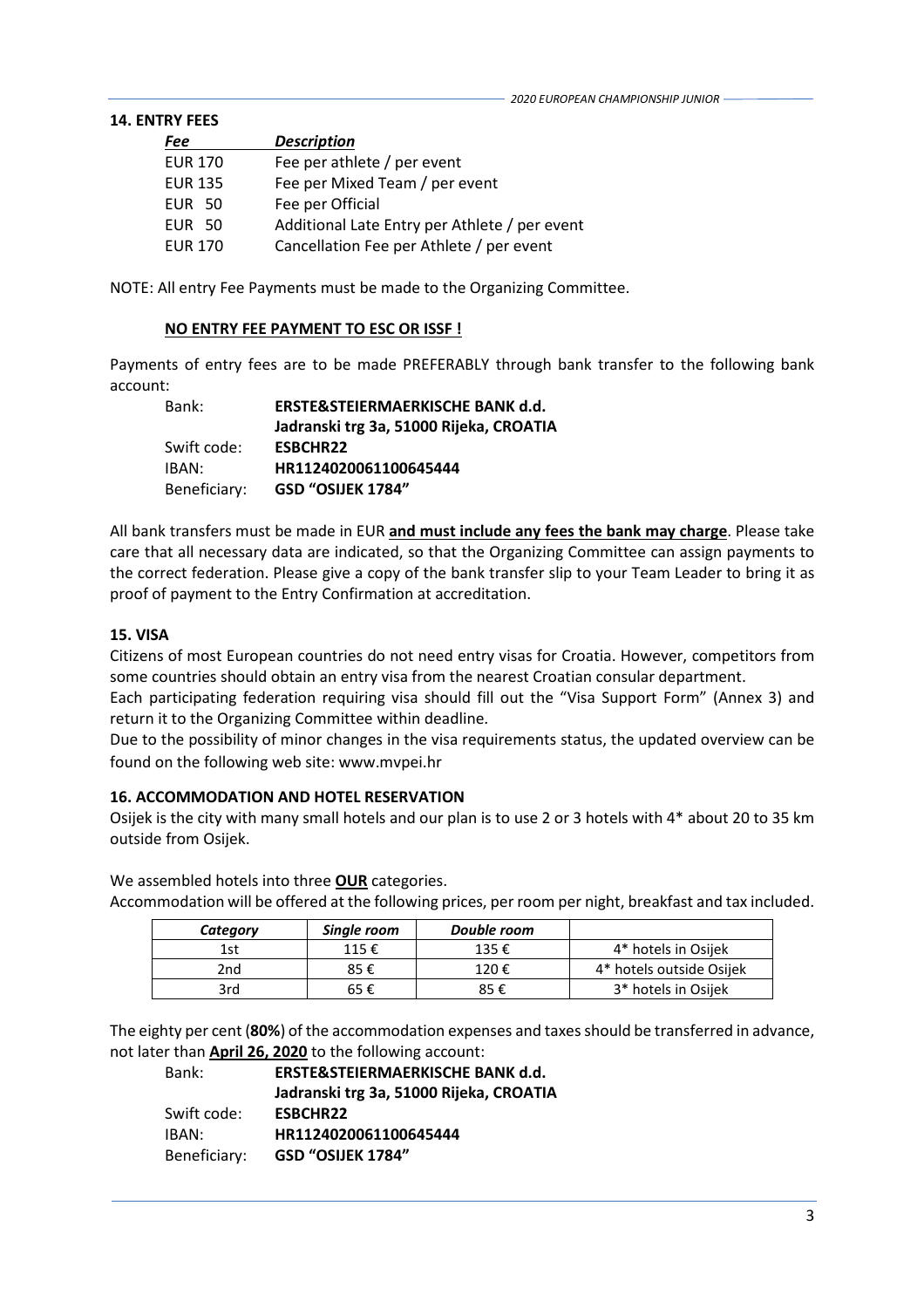*2020 EUROPEAN CHAMPIONSHIP JUNIOR*

*Although the booking will be based on the principle "first come, first served" (teams making the reservation and transferring 80% of the deposit sooner, will have the privilege to choose), due to the fact that Osijek has a large number of small hotels, the organizer retains the right to perform the optimal booking to avoid accommodating the members of the same team in different hotels.*

# **17. TRANSPORT**

The Organizing Committee will provide the transport service for all the delegations between the official airports and the official hotels during the official days of the 2020 European Championship Junior - EPSO 2020 (June 25 – July 2, 2020).

The official airports are:

- 1. Airport "KLISA" Osijek
	- located 20 km from shooting range "PAMPAS"
	- www.osijek-airport.hr
- 2. Airport "FRANJO TUĐMAN" Zagreb
	- the main Croatian airport located in Zagreb, 300 km from Osijek, and well connected to many European destinations
	- www.zagreb-airport.hr

The transportation from and to the Airport "KLISA" - Osijek is free of charge.

According to the ESC Presidium decision, the transportation from and to the Airport "FRANJO TUĐMAN" – Zagreb will be charged 80 € per person (both ways).

The Organizing Committee will also provide local transportation on the daily basis between the official hotels and the shooting range, according to the official transport schedule.

The local transport service will be effective from June 25 to July 1, 2020.

Delegations staying in the unofficial hotels will be responsible for their own transportation.

# **18. ACCREDITATION & PAYMENT**

The reception and accreditation for all participants and guests will be organized at the Shooting Range PAMAPS, where the payment of the entry fees and payment of the hotel accommodation (the remaining 20%) will be made. All the expenses have to be paid to the Organizing Committee in EUROS in cash. Please note that no credit cards or traveler checks will be accepted on site!

All fees and costs have to be paid in advance by the bank transfer in EUROS to the following account:

| Bank:        | ERSTE&STEIERMAERKISCHE BANK d.d.        |
|--------------|-----------------------------------------|
|              | Jadranski trg 3a, 51000 Rijeka, CROATIA |
| Swift code:  | <b>ESBCHR22</b>                         |
| IBAN:        | HR1124020061100645444                   |
| Beneficiary: | GSD "OSIJEK 1784"                       |

# **19. FIREARMS CUSTOMS FORMALITIES**

when entering the Republic of Croatia you must have a letter of Invitation **and report possession of the weapon to the police officer on the border.**

- **Persons with EU firearm permits do not need to pay any taxes.**
- All others have to pay import tax of 105,00 Croatian Kuna (around 15 EUR) and they can submit up to three weapons per one import licence
- There is no need to fill any Firearms forms in advance

**Upon arrival** to Croatia all firearms and ammunition must be transported directly to the Shooting range firearms storage.

**At departure** the firearms and ammunition have to be collected from the firearms storage on the way to airport (not before).